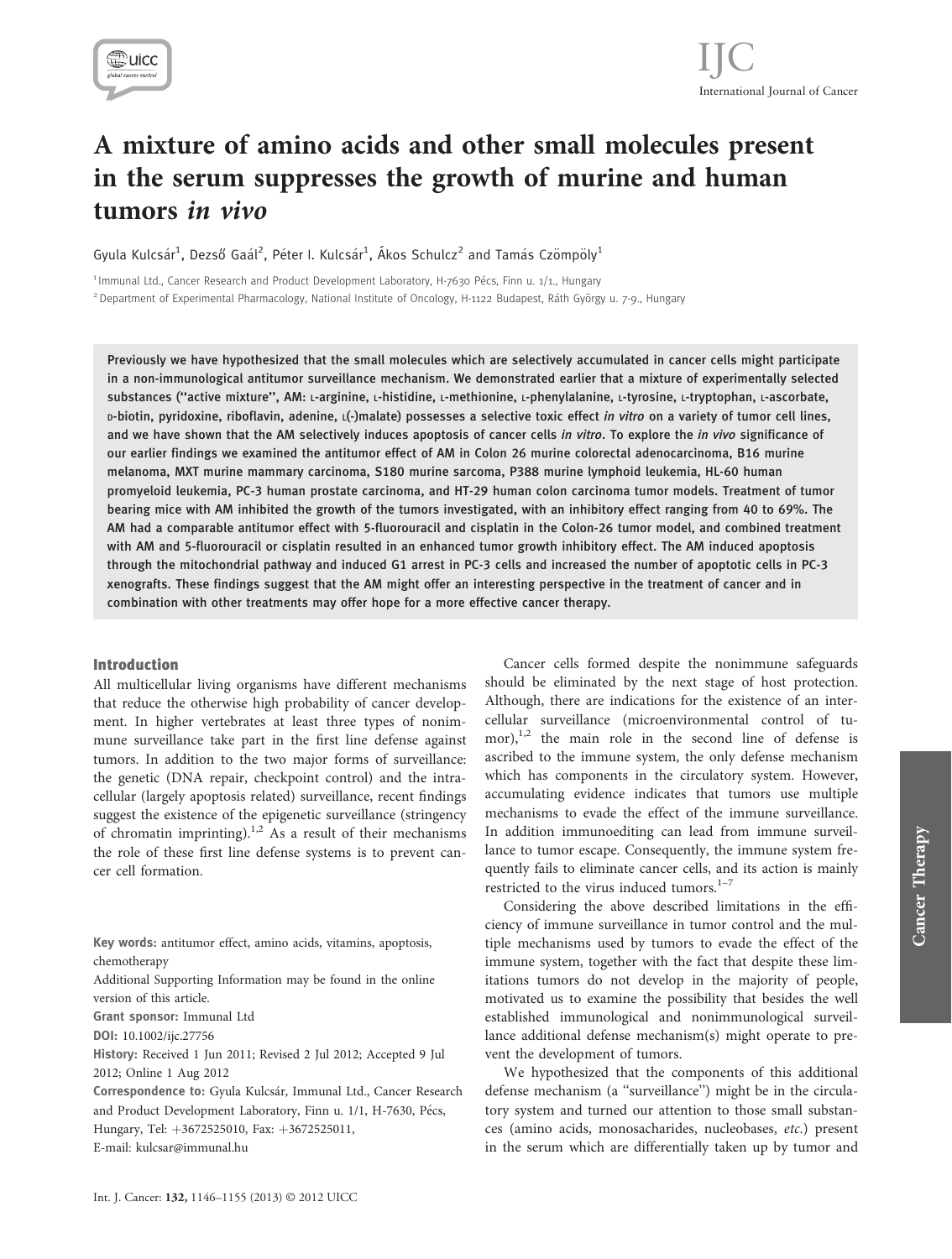#### What's new?

Tumor cells have increased glucose uptake and in addition accumulate other molecules such as amino acids and vitamins to higher levels than non-tumor cells. The authors hypothesized that this accumulation represents a tumor defense mechanism and tested the effect of a mixture of these substances called Active Mixture in murine and human xenograft tumor models. Active Mixture induced apoptosis of tumor cells both in vitro and in vivo and effectively diminished tumor growth in a variety of tumor models offering an interesting new perspective on tumor therapy.

normal cells.<sup>8</sup> Since the elevated uptake of glucose and increased glycolitic activity of cancer cells has been first reported by Otto Warburg,<sup>9</sup> it has been shown that in addition to glucose many molecules (amino acids, vitamins) are accumulated in cancer cells. $10-12$  The accumulation of these substances by cancer cells is utilized in positron emission tomography,<sup>13</sup> and targeting strategies has been started to emerge on the basis of amino acid and vitamin accumulation.<sup>14,15</sup> In recent years it became increasingly clear that there are a significant number of common signaling pathways regulating both cellular metabolism and cell proliferation.<sup>16</sup> Taking into account that many molecules in the living system have more than one fundamentally different role we assumed that some of the accumulated substances besides their usual role in metabolism might participate in a defense system capable of killing emerging cancer cells.

Previously we have substantiated our hypothesis by experimentally selecting substances present in the serum whose mixture (''active mixture,'' AM) showed a selective toxic effect in vitro on a variety of tumor cell lines.<sup>17,18</sup> We have also demonstrated by several methods that the AM selectively induce apoptosis of cancer cells in vitro.<sup>19,20</sup> Recently we have shown that combination of the AM with various cytostatic agents or irradiation results in an increased cytotoxic effect in vitro.<sup>21</sup>

In this study we investigated the in vivo antitumor effect of the AM alone or in combination with cytostatic agents. In this article we provide evidence that the AM has a significant tumor inhibitory effect in vivo, treatment with AM increases the antitumor activity of cytostatic agents, and induces apoptosis both in vitro and in vivo. In addition we demonstrate that the AM induces apoptosis via the mitochondrial pathway, and influences the proliferation of cancer cell by inducing G1 arrest.

#### Material and Methods **Materials**

The selection of the components of the ''active mixture'' (AM) and ''control mixture'' (CM) has been described previously,  $17,18$  a brief description is provided in Supporting Information Materials and Methods. The AM used for the in vivo experiments was formulated on the basis of the above mentioned results $17,18$  with consideration of unavoidable practical aspects (the rate of excretion, the solubility, the stability, the pharmaceutical grade and the price, etc. of the components). This ''practical'' AM has the following composition: 32.07

mM L(-)-malic acid, 72.64 mM L-phenylalanine, 51.66 mM L-arginine, 73.47 mM L-histidine, 1.38 mM L-tyrosine, 20.11 mM L-methionine, 14.69 mM L-tryptophan, 0.06 mM D-biotin, 1.02 mM pyridoxine hydrochloride, 2.49 mM adenine hydrochloride, 0.41 mM riboflavin-5'-phosphate, and 23.39 mM L-ascorbic acid. The solution was prepared by reconstituting of Culevit powder for solution (manufactured by Human Serum and Pharmaceutical Manufacturing Company, Gödöllő, Hungary for Immunal Ltd., Budapest, Hungary). The CM used for the in vivo experiment has the following composition: 32.07 mM succinic acid disodium salt, 72,64 mM L-valine, 51.66 mM L-asparagine, 73.47 mM L-serine, 1.38 mM L-alanine, 20.11 mM glycine, 14.69 mM L-proline, 0.06 mM thiamin hydrochloride, 1.02 mM folic acid sodium salt, 2.49 mM hypoxanthine, 0.41 mM D-pantothenic acid hemicalcium salt, 23.39 mM niacin.

On the basis of a 25-fold in vivo dilution factor  $(200 \mu l)$ injected mixture/5 ml of extracellular fluid volume<sup>22</sup>) the concentrations of the components of the in vitro used AM and CM were calculated with division of the in vivo used concentrations by 25.

All chemicals, media, and materials used in this study were purchased from Sigma (Budapest, Hungary) except otherwise indicated.

#### Cell lines, tumors and animals

The description of cell lines, tumors and animals is provided in Supporting Information Materials and Methods.

# Evaluation of antitumor activity of the active mixture in syngeneic mouse tumor models

P388 lymphoid leukemia (1 x  $10^7$  cells/mouse) were injected subcutaneously (s.c.) into the flank of BD2F1 mice. Tissue fragments (3–4 mm, app. 25 mg in weight) of Colon 26 adenocarcinoma and S180 sarcoma were transplanted s.c. into the flank of BALB/c mice. Tissue fragments of MXT hormone sensitive mammary carcinoma and B16 melanoma were transplanted s.c. into the flank of BD2F1 mice. The treatments were started on the first day after tumor inoculation. The AM was given i.p. daily in a volume of 0.2 ml (in the case of dose dependence experiment 0.2, 0.1 or 0.05 ml) at 1-hr intervals eight times a day for 10 consecutive days (or for 17 days as indicated). Cisplatin was injected i.p. once a day on Days 1, 5 and 9 at a dose of 2.5 mg/kg. 5-FU was administered i.p. once a day for 5 days after tumor inoculation at a dose of 25 mg/kg. Control mice were injected with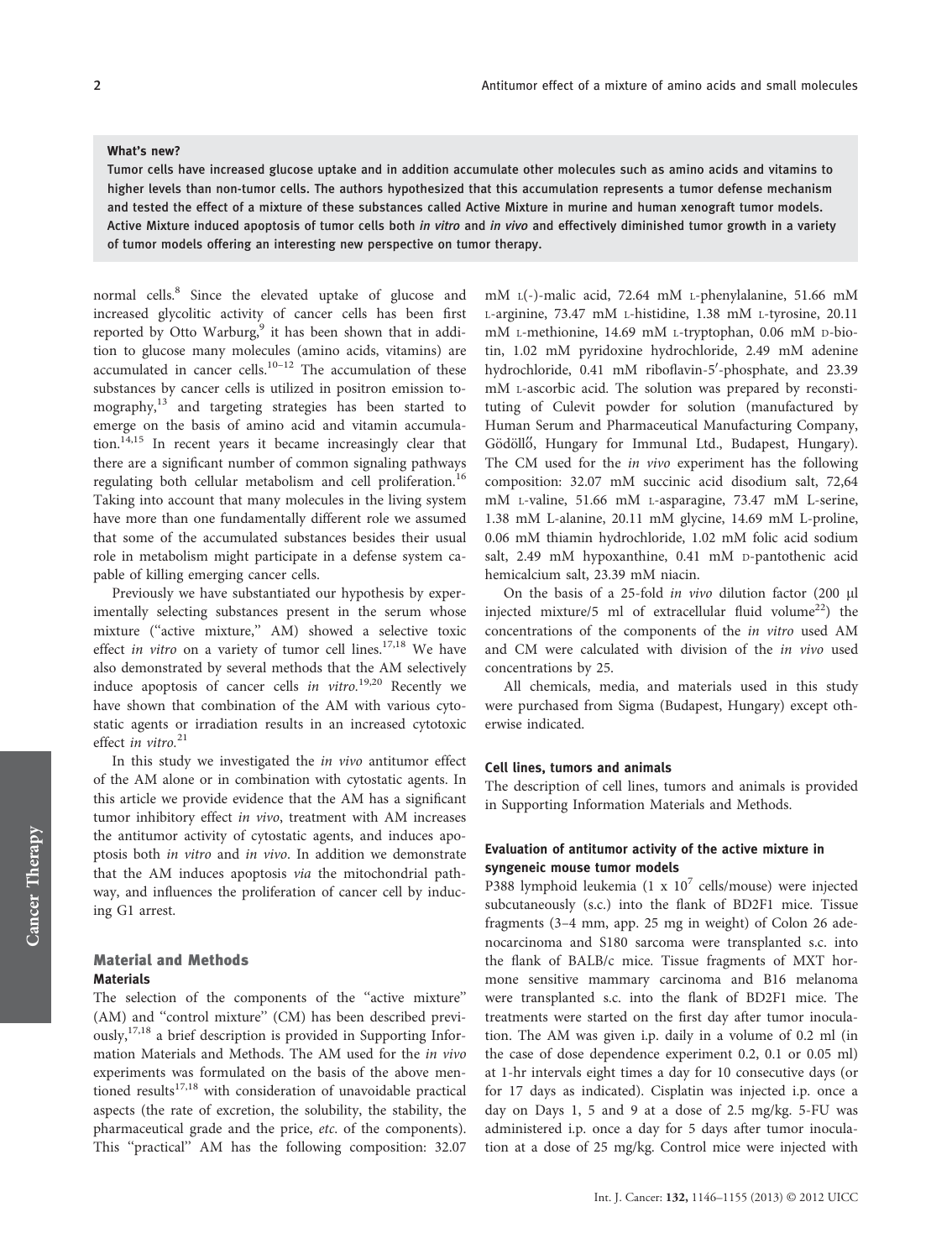|                        | Tumor volume (mm <sup>3</sup> ) |                |         |                  |
|------------------------|---------------------------------|----------------|---------|------------------|
| Tumor type             | Control                         | <b>Treated</b> | TGI (%) | $\boldsymbol{p}$ |
| Mouse syngeneic models |                                 |                |         |                  |
| Colon 26               | $2550 \pm 150$                  | $1150 \pm 150$ | 55      | < 0.001          |
| B16                    | $1430 \pm 170$                  | $640 \pm 80$   | 55      | 0.001            |
| <b>MXT</b>             | $2420 \pm 140$                  | $880 \pm 80$   | 64      | < 0.001          |
| S <sub>180</sub>       | $2020 \pm 250$                  | $630 \pm 90$   | 69      | < 0.001          |
| P388                   | $2050 \pm 68$                   | $730 \pm 79$   | 64      | < 0.001          |
| Human xenograft models |                                 |                |         |                  |
| $HL-60$                | $2625 \pm 360$                  | $1613 \pm 250$ | 38      | < 0.001          |
| PC-3                   | $2430 \pm 580$                  | $1440 \pm 490$ | 40      | 0.005            |
| HT-29                  | $622 \pm 123$                   | $369 \pm 98$   | 40      | < 0.001          |

Table 1. Antitumor activity of the AM in mouse syngeneic and human xenograft tumor models

Note: Treatment was initiated on the first day (mouse syngeneic models) or on the seventh day (human xenograft models) after tumor inoculation. Tumor volumes measured at the end of the 10 day long treatment period are shown. Values represent mean  $\pm$  SEM. P values were calculated by unpaired t-test.

saline. The tumor growth inhibition (TGI) was monitored by measuring the tumor volume with a digital caliper. Tumor volume (V) was calculated by the formula of  $V = a^2$  x b x  $\pi$ / 6 where " $a$ " and " $b$ " stand for the shortest and the longest diameter of the tumor, respectively.<sup>23</sup> All animal procedures were performed in accordance with published guidelines on the welfare of animals in experimental neoplasia, $24$  therefore the animals were decapitated when the volume of the tumors reached or exceeded  $\sim$ 2,000 mm<sup>3</sup>. The protocols were approved by the Ethical Committee of Animal Experiments of the National Institute of Oncology, Budapest, Hungary.

#### Evaluation of antitumor activity of the active mixture in human xenograft tumor models

Tissue fragments (3–4 mm, app. 25 mg in weight) of HL-60 promyeloid leukemia, PC-3 human prostate carcinoma and HT-29 human colon carcinoma were transplanted s.c. into the intrascapular region of CB17/ICR-Prkdc<sup>scid</sup> mice. For the long-term experiments  $5x10^5$  PC-3 cells were injected s.c. into the left flank. To spare animals, in the experiments with CM five mice per group (bearing 2 tumors/animal) were treated. The AM and CM was given i.p. daily in a volume of 0.2 ml at 1-hr intervals eight times a day for 10 consecutive days (or for 16 days as indicated). To reduce the potential distress on the animals the dosage regimen was changed in the long-term experiments: the AM was given i.p. daily in a volume of 0.2 ml at 2-hr intervals four times a day for 30 consecutive days. Control mice were injected with saline except for one experiment in which CM was also used. The evaluation of TGI was performed as described for the syngeneic mouse tumor models.

The description of the cell growth assay, annexin V staining, TUNEL assay, measurement of mitochondrial membrane potential and mitochondrial mass, western-blot, cell division tracking, cell cycle analysis and quantitative RT-PCR (QPCR) is provided in Supporting Information Materials and Methods.

#### Statistical analysis

Statistical analysis was performed by either unpaired Student's t-test or ANOVA followed by Bonferroni test, as indicated.  $p$  values less than 0.05 were considered statistically significant. Statistical analyses were performed with OriginPro7 software.

# Results

#### Antitumor activity of the AM in various mouse syngeneic and human xenograft tumor models

We studied the antitumor activity of the AM on various syngeneic mouse tumor models (Colon 26 adenocarcinoma, B16 melanoma, MXT breast carcinoma, S180 sarcoma, P388 lymphoid leukemia) and on human xenograft tumor models (HL-60 human promyeloid leukemia, the PC-3 human prostate carcinoma and the HT-29 human colon carcinoma). In case of the syngeneic mouse models treatment with AM for 10 days produced a significant growth inhibitory effect ranging from 55 to 69%. The growth of the human xenograft tumors was also significantly inhibited (TGI: 40%) (Table 1). On the basis of body weight measurements performed on every second day we observed no toxic effect (data not shown). Using the P388 lymphoid leukemia model the antitumor activity of the AM was found to be dose dependent and could be sustained during an extended treatment period (Supporting Information Fig. S1). We also examined the effect of chronic AM exposure using the PC-3 tumor model. In these experiments we used cells instead of tissue fragments for tumor inoculation and we changed the dosage regimen (0.2 ml of the AM was given i.p. daily at 2-hr intervals four times a day). According to our results the TGI was lower at the early phase of the long-term experiments than in our previous short term experiments; however, the TGI measured at the end of the experiment reached the same level as in the short term experiments (TGI at day 42: 41%, Fig. 1). To exclude any potential nonspecific effect we performed an experiment with a control mixture (CM) which had the same osmolarity as the AM and contained similar but ineffective small molecules as it is described in the ''Supporting Information Materials'' section. We have found that the CM had no effect on the growth of PC-3 xenografts (Supporting Information Fig. S2).

#### The antitumor effect of the AM is comparable with 5-FU in the Colon 26 colon carcinoma model

We have found that treatment of the Colon 26 adenocarcinoma with the AM or 5-FU inhibited the tumor growth with comparable efficacy. The TGI at the end of the 10 day long treatment period was 57% and 47% ( $p < 0.001$  for both) for the AM and 5-FU, respectively. Concomitant administration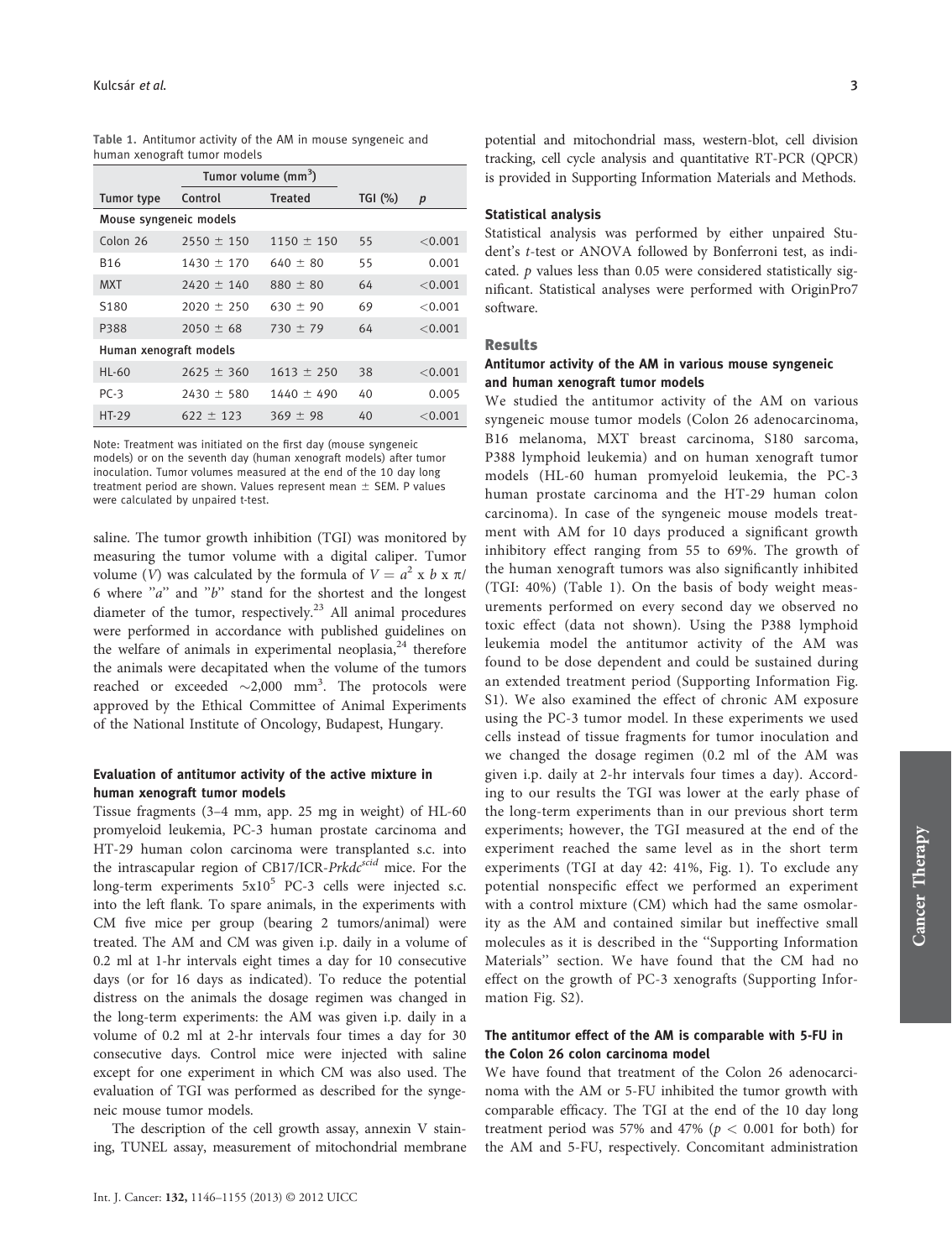

Tumor volume (mm<sup>3</sup>)

2000

1500

1000

500

 $\bf{0}$ 

 $10$ 

 $15$ 

Days after tumor inoculation Figure 1. The tumor growth inhibitory effect of the AM is sustainable during the long term treatment of PC-3 xenografts. Mice were treated with AM started from the 13<sup>th</sup> day after tumor inoculation (arrow). Error bars represent SEM.  $*p < 0.05$  (Student's t-test).

 $40$  $45$ 50

 $35$ 

żo  $25$   $\frac{1}{55}$ 

of the AM and 5-FU produced a 65% TGI ( $p < 0.001$  vs. control, Fig. 2a). At the end of the treatment period tumor volumes of the group which received combined treatment showed no statistically significant difference when compared with groups treated with 5-FU alone or the AM alone. However, a sustained TGI was observed in the combined treatment group after the termination of treatment, and the difference between the tumor volumes of the group treated with 5-FU only and the group which received the combined treatment became significant.

# Combination of the AM and cisplatin increases the TGI in the Colon 26 colon carcinoma model

Next we assessed the antitumor effect of the AM in comparison with cisplatin. Treatment of Colon 26 adenocarcinoma with AM seemed to produce a higher TGI than cisplatin (AM: 57%,  $p < 0.001$  vs. control, cisplatin: 31%,  $p < 0.001$ vs. control), however the difference between these treatment groups was not significant. Combination of the AM with cisplatin resulted in a 73% ( $p < 0.001$ ) TGI (Fig. 2b). It is important to note that significant difference was observed between the antitumor effect of the single and combined treatments. Moreover, in case of the combined treatment the tumor volume decreased during the treatment period, and a statistically significant TGI was maintained even after treatment termination.

#### The AM induces apoptosis of PC-3 cells both in vitro and in vivo

We sought to investigate the mechanism underlying the in vivo antitumor activity of the AM. We have selected the PC-3 human androgen independent prostate carcinoma model for further in vitro and in vivo investigations. To rule out



Figure 2. Combination of the AM with 5-FU or cisplatin increases the TGI in the Colon 26 colon carcinoma model. (a) Mice were treated with 5-FU, with AM, or with 5-FU and AM.  $*p < 0.05$ ,  $**p <$ 0.001 vs. control;  $\#p < 0.001$  vs. 5-FU (ANOVA). B, Mice were treated with cisplatin, with AM, or with cisplatin and AM.  $* p <$ 0.05,  $**p < 0.001$  vs. control; # $p < 0.001$  vs. cisplatin and vs. AM (ANOVA). Arrows indicate the last days of treatment. Error bars represent SEM.

any potential nonspecific effect we applied a CM corresponding to the composition of the in vitro used AM in all in vitro experiments.

In a series of in vitro experiments we have found that treatment with AM, but not with CM inhibits the growth of PC-3 cells and induces apoptosis as evidenced by phosphatidylserine externalization (Supporting Information Fig. S3).

To correlate our *in vitro* findings with the *in vivo* antitumor activity of the AM we performed an in vivo experiment in which we assessed the extent of apoptosis in the tumor tissue with a TUNEL assay. We have found that treatment of PC-3 tumor xenografts with AM produced a 55% TGI at the end of the 16 days long treatment period (Fig. 3a), and the number of apoptotic cells in the treated group showed a 2.5-fold increase compared with the control group (Figs. 3b and  $3c$ ).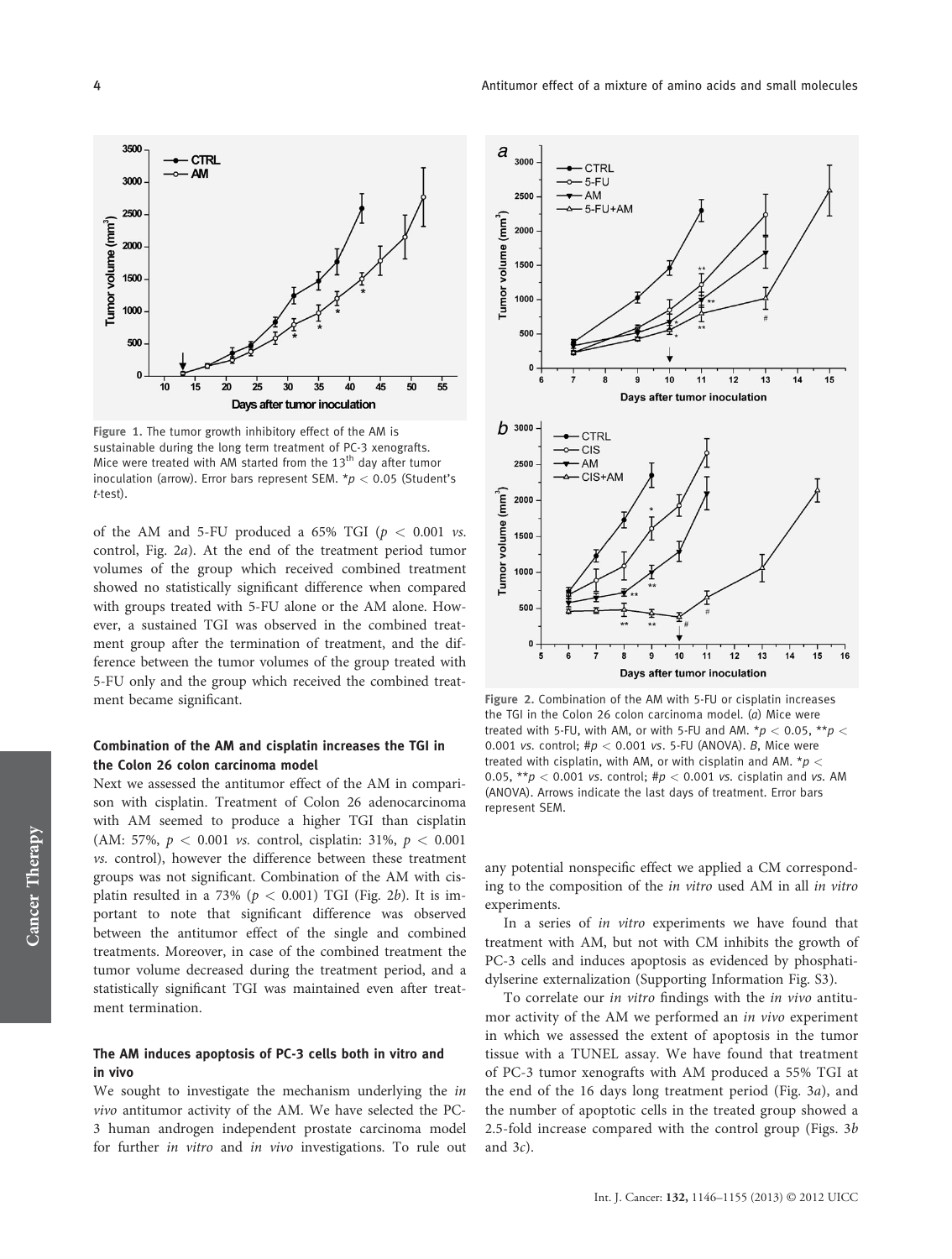



Figure 3. Treatment with AM inhibits tumor growth and induces apoptosis in the PC-3 human prostate carcinoma model. (a) Mice were treated with AM started from the first day after tumor inoculation. Arrow indicate the last day of treatment. Error bars represent SEM.  $* p < 0.001$  (Student's t-test). (b) Representative images of TUNEL assay. Bars represent 100  $\mu$ m. (c), Percentage of TUNEL positive cells. Data are presented as mean  $\pm$  SEM of nine sections.  $* p < 0.001$  (Student's t-test).

# The AM reduces the mitochondrial membrane potential  $(\Delta \Psi_m)$ , decreases mitochondrial mass, and activates caspase-9

To study the mechanism of apoptosis induction we investigated the effect of AM on  $\Delta\Psi_m$  and mitochondrial mass in PC-3 cells. We found that treatment with AM significantly Cancer Therapy

treated with AM or CM.  $+$  Lysate from Jurkat cells treated with 25  $\mu$ M etoposide. Data are presented as mean  $\pm$  SEM of three independent experiments (panels  $a$  and  $b$ ) or representative of three independent experiments (panel c).

Figure 4. AM activates the mitochondrial pathway of apoptosis in PC-3 cells. (a) Percentage of cells with low  $\Delta \Psi_m$  as measured by

decreased mitochondrial mass as measured by NAO.  $* p < 0.001$ (ANOVA). (c) Western-blot analysis of protein lysates from cells

increased the percentage of cells with low  $\Delta\Psi_{\rm m}$  as measured by JC-1 (Fig. 4a), and with low mitochondrial mass as measured by acridine orange 10-nonyl bromide (NAO) (Fig. 4b). To further examine the mechanism of apoptosis we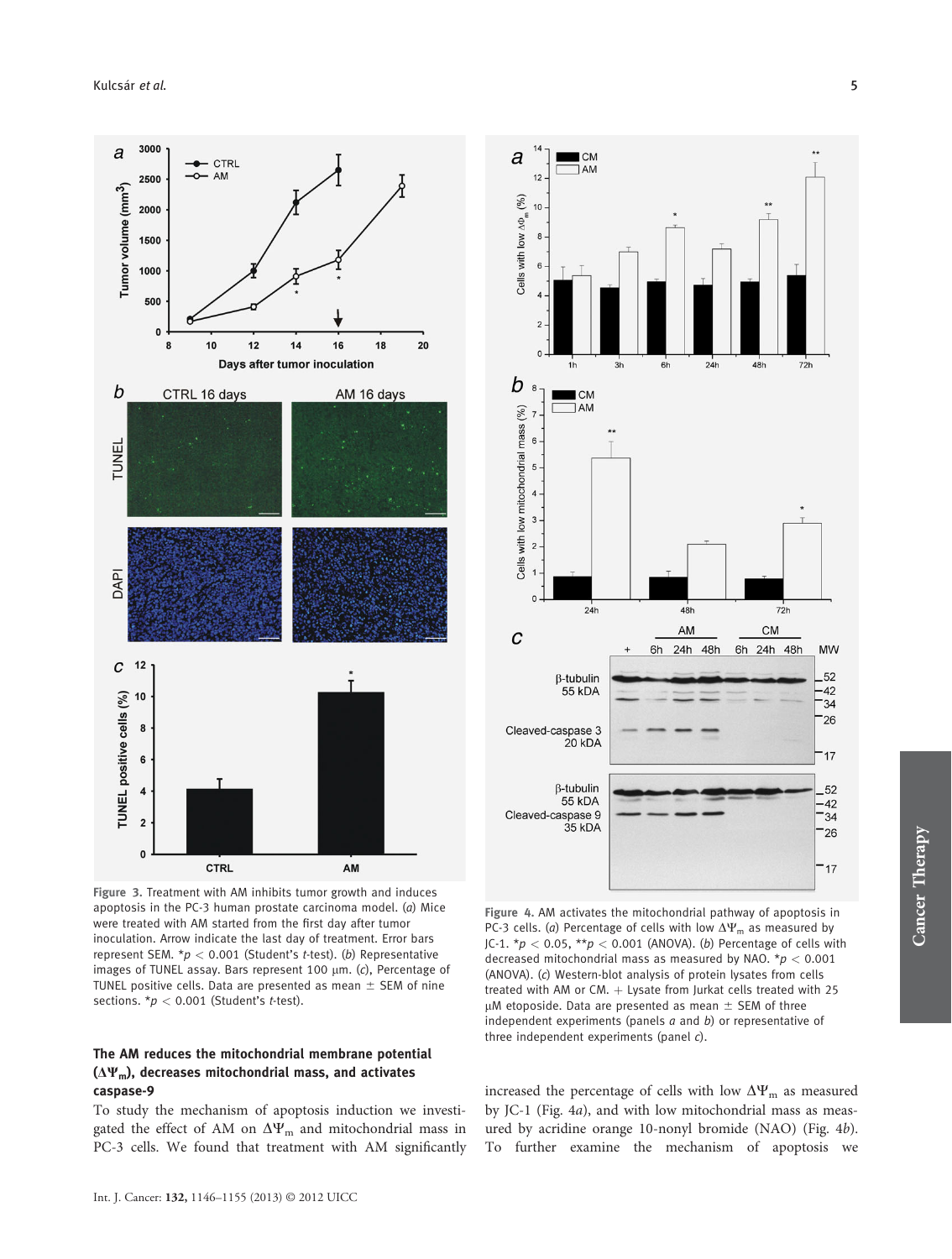

Figure 5. AM inhibits proliferation, induces G1 arrest, and influences gene expression in PC-3 cells. (a) Cell division tracking of CM or AM treated cells with CFSE. The mean fluorescence intensity (MFI) is plotted against the treatment lengths. (b) Cell cycle analysis of cells treated with AM using propidium iodide staining. (c) Quantitative RT-PCR analysis of gene expression in AM treated PC-3 cells. (d), As in c, but LNCaP cells were treated. Data are presented as mean  $\pm$  SEM of three independent experiments. \*p < 0.05, \*\*p < 0.001 (ANOVA).

Cancer Therapy Cancer Therapy investigated whether caspase-3, 8 and 9 are activated. According to our results caspase-9 and caspase-3 are activated after 6–24 hr of treatment (Fig. 4c), while we found no evidence of the processing of caspase-8 (data not shown).

#### The AM inhibits proliferation and induces G1 arrest in PC-3 cells

To further explore the mechanism of cell growth inhibition we performed cell division tracking with the dye carboxyfluorescein succinimidyl ester (CFSE). We found that treatment with AM significantly inhibited the dilution of CFSE (Fig. 5a). The average doubling time calculated from the kinetics of the intensity decay was increased from  $20.6 \pm 2.8$ hr (CM treated cells) to  $28.6 \pm 4.0$  hr (AM treated cells).

Next we examined whether the slower rate of cell division is associated with alterations in the cell-cycle phase distribution. Cell-cycle analysis showed that treatment with AM for 24 hr causes G1-arrest, which is accompanied by a decrease in the percentage of cells in S and G2/M phase (Fig. 5b). The percentage of cells with hypodiploid DNA content (sub-G1) was increased after 48 and 72 hr of treatment (Fig. 5b). These results suggest that upon treatment with AM the cells are transiently arrested in G1; however, additional experiments are needed to clarify whether the apoptotic cells originate from the G1-arrested population or become apoptotic during the S/G2 transition. The CM had no influence on the cell cycle distribution of PC-3 cells.

# The AM influences the expression of genes involved in apoptosis and cell cycle regulation

Next we measured the transcript levels of certain proapoptotic genes, anti-apoptotic genes, genes involved in NF-KB signaling, and genes regulating the cell cycle by QPCR after various periods of treatment with AM or CM. Since the expression of many of the above genes is regulated by P53, these experiments were carried out in both PC-3 (mutated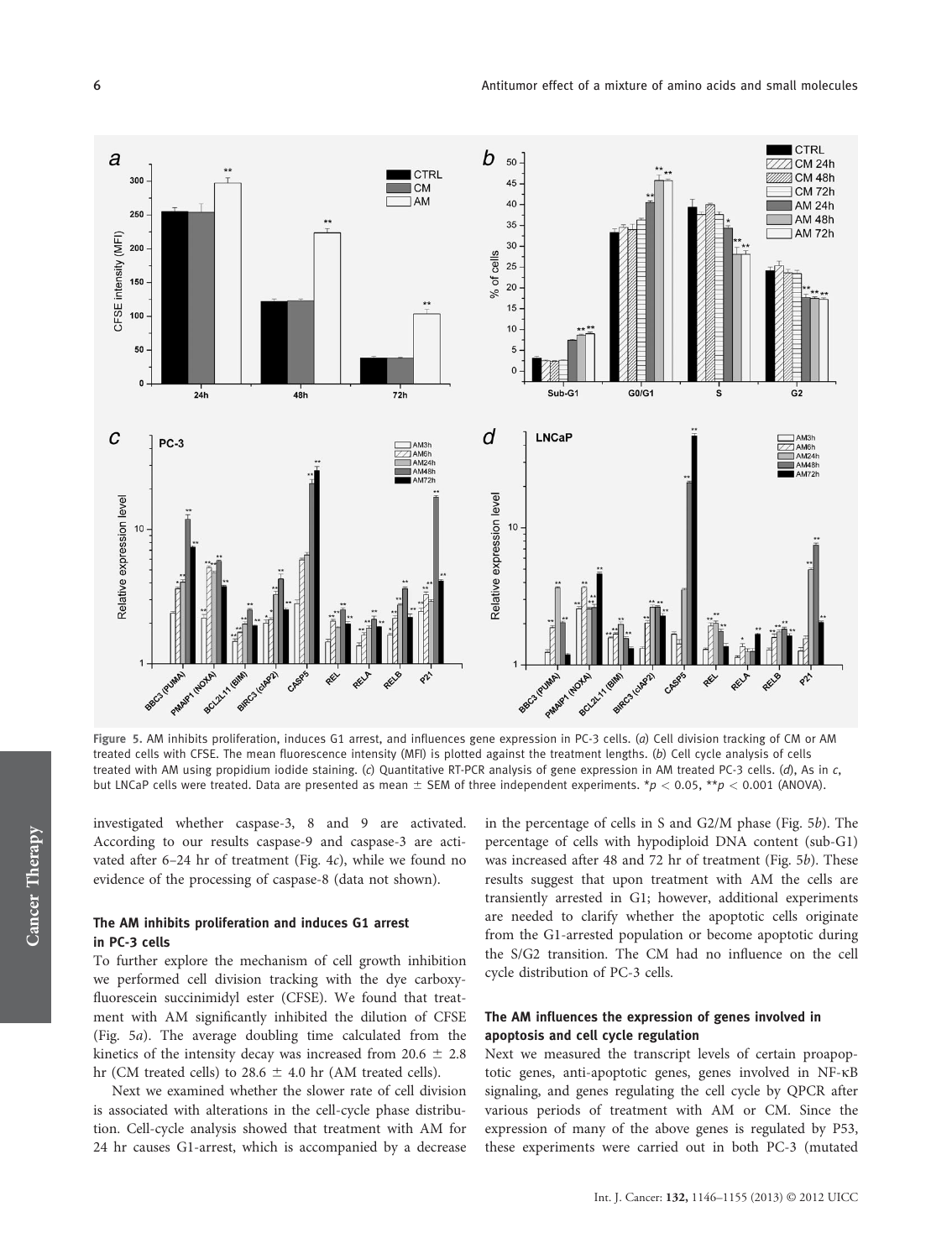p53) and LNCaP (wild type p53) cells. Treatment of PC-3 cells with AM increased the expression of the BH3-only protein encoding PUMA (11.9-fold,  $p < 0.001$ ), NOXA (5.7-fold,  $p < 0.001$ ), and BIM (2.5-fold,  $p < 0.05$ ) compared with untreated control (Fig. 5c). Interestingly, the expression level of the anti-apoptotic protein encoding cIAP2 seemed to be also increased (4.3-fold,  $p < 0.001$ ). Among the caspase encoding genes only the expression level of CASP5 was increased (27.4-fold,  $p < 0.001$ ), while among the NF- $\kappa$ B signaling related genes the expression level was increased in the case REL (2.5-fold,  $p < 0.001$ ), RELA (2.1-fold,  $p < 0.001$ ), and RELB (3.6-fold,  $p < 0.001$ ). The expression level of CDKN1A was increased to 17.4-fold ( $p < 0.001$ ) (Fig. 5c). Treatment with CM had no effect on the expression of genes investigated (data not shown). Essentially similar results were obtained when LNCaP cells were treated with AM (Fig. 5d).

#### **Discussion**

In this study we demonstrated that a mixture of amino acids, vitamins and other small molecules (AM) has antitumor activity in both murine and human xenograft tumor models. Our in vivo studies show that AM inhibits the growth of Colon 26 murine colorectal adenocarcinoma, B16 murine melanoma, MXT murine mammary carcinoma, S180 murine sarcoma, P388 murine lymphoid leukemia, HL-60 human promyeloid leukemia, PC-3 human prostate carcinoma and HT-29 human colon carcinoma with a TGI ranging from 40 to 69%.

We have shown earlier that the AM, but not the individual components induced apoptosis of tumor cell lines.<sup>19</sup> Here we showed that the AM is capable to inhibit the growth of a wide range of murine and human tumors, induces apoptosis of PC-3 human prostate carcinoma cells in vitro, and increases the number of apoptotic cells in PC-3 xenografts. The fact that the antitumor activity of the AM could also be demonstrated in CB17/ICR-Prkdc<sup>scid</sup> mice indicates that the tumor inhibitory effect of the AM is not dependent on functional T and B cells. It has been reported that the inhibition of arginase I and L-arginine supplementation inhibits the growth of Lewis lung carcinoma, however the inhibitory effect could not be demonstrated in immunodeficient mice.<sup>25</sup> Thus the mechanism of the in vivo antitumor effect of the AM seems to be different from that of arginase I inhibition. These data support a direct tumor inhibitory effect of the AM, though participation of the components of innate immune mechanisms which are functional despite of the scid mutation could not be excluded. Thus further experiments performed with the same syngeneic tumor model and identical administration schedule using various immunodeficient and immunocompetent hosts are needed to clarify the role of immune mechanisms in the antitumor activity of the AM.

According to our results the antitumor activity of the AM is not dependent on P53 function, since inhibition of tumor growth could also be demonstrated in tumor models which have deleted or mutated P53 gene (P388, HL-60, HT-29). Moreover, the AM induced apoptosis in PC-3 cells and xenografts, which are reported to have a frame shift mutation in the  $P53$  gene.<sup>26</sup>

The tumor growth inhibitory effect observed in human tumor xenografts seemed to be slightly lower when compared with the growth inhibition measured in syngeneic mouse tumors (Table 1). This could be explained by the different treatment schedules: in case of the human xenografts treatment was initiated when the tumors became detectable at Day 7 after inoculation, while treatment in the mouse tumor models was started at Day 1 after tumor inoculation. This caused a shift in the ratio of AM components to tumor mass, which in case of the human xenografts resulted in a lower relative amount of AM components. The decrease of the relative amount of AM was more pronounced when the mice had two tumors/animal and the treatment was initiated when the tumors became detectable. Consequently, the effect of AM decreased slightly further but it remained significant (Supporting Information Fig. S2). This is in agreement with our results which indicate that the antitumor activity of the AM is dose dependent. In addition, when treatment of PC-3 xenografts has been initiated on the first day after tumor inoculation the inhibition of tumor growth was comparable with the growth inhibition observed in the mouse tumor models (Fig. 3a).

We have previously shown that combination of AM and various cytostatic agents (doxorubicin, etoposide, mitoxantrone, 5-FU, vinblastine, mitomycin and cytarabine) increases the in vitro inhibitory effect on the growth of a number of tumor cell lines (K562, Jurkat, A20, MCF7, HeLa). $^{21}$  Here we demonstrated that the AM has a comparable antitumor effect with 5-FU and cisplatin in the Colon-26 tumor model. Moreover, combination of AM and 5-FU or cisplatin enhances the in vivo tumor growth inhibitory effect, which could provide rationale for the combined use of AM and cytostatic agents in clinical practice. Furthermore, the tumor growth inhibitory effect of the AM proved to be sustainable over a long-term treatment period, which in our view also supports the potential use of AM in cancer therapy.

To further investigate the mechanism of tumor growth inhibition we performed additional in vitro experiments with AM on PC-3 cells. It seems that the AM induces apoptosis via the mitochondrial pathway, since treatment with AM causes mitochondrial depolarization, decreases the mitochondrial mass, and activates caspase-9 and caspase-3. However, according to our results inhibition of cell proliferation and/or changes in the cell-cycle distribution could also be involved in the cell growth inhibitory effect of the AM.

To gain further insight into the mechanism of apoptosis induction and G1 arrest we quantified the expression level of selected genes. According to our results treatment with AM increases the expression of PUMA, NOXA and BIM. These pro-apoptotic members of the Bcl-2 family are among the effectors of mitochondrial apoptosis and considered to be primary targets of P53; however, P53-independent induction of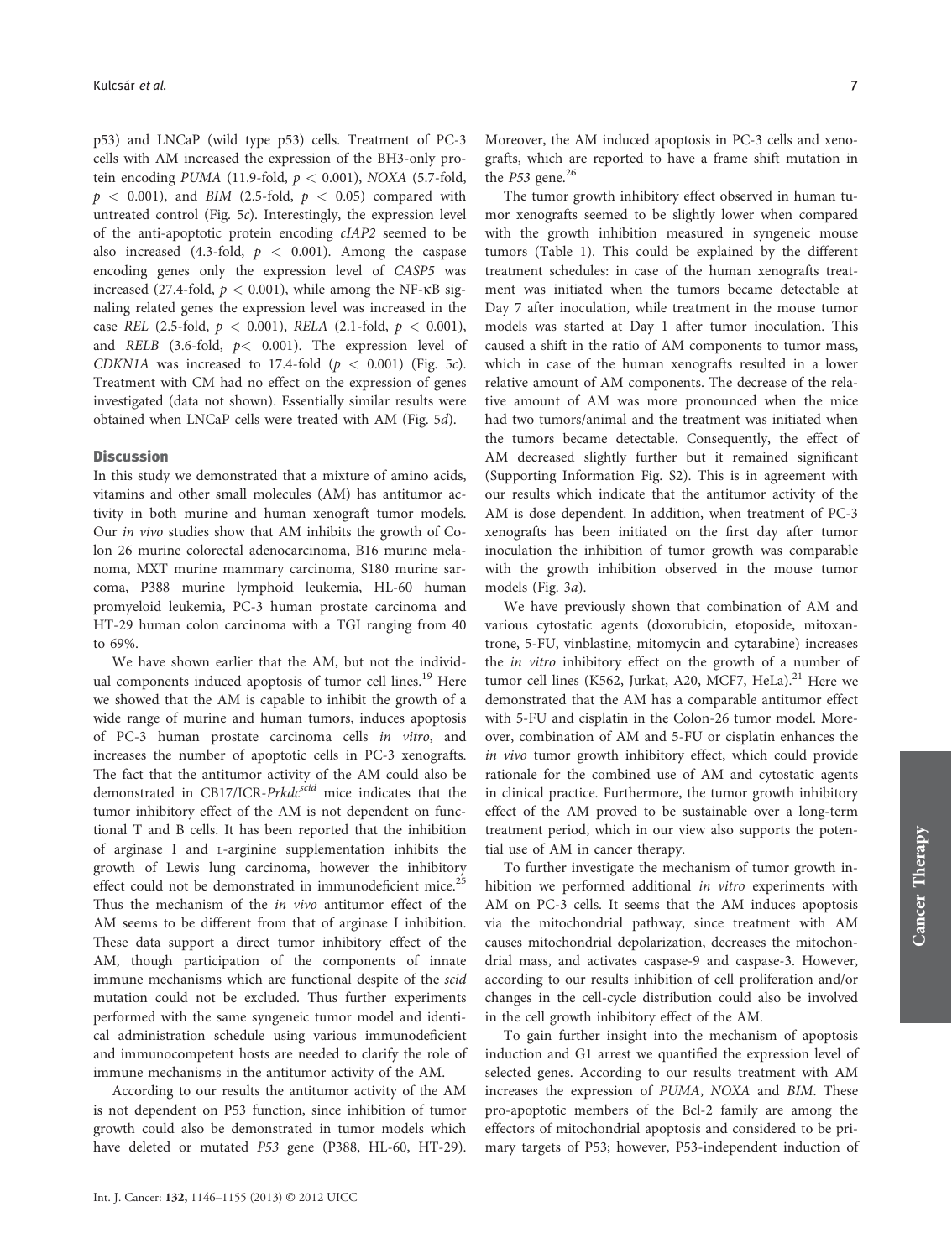these genes is also reported.<sup>27,28</sup> This is in agreement with our findings, which show that the expression levels of these genes were elevated in both PC-3 and LNCaP cells. The induction of these genes supports our functional data, and these results collectively point toward the induction of apoptosis through the mitochondrial pathway. Surprisingly the expression level of the anti-apoptotic gene cIAP2 was also elevated in both cell lines. Though this finding is seemingly contradictory to the apoptosis inducing effect of the AM, it is possible that the transcriptional activation of cIAP2 is compensated by the elevated expression of the pro-apoptotic genes, and the net effect is the apoptosis of the cell. This hypothesis is supported by the work of Bednarski et al.<sup>29</sup> who showed that doxorubicin induces cIAP2 in sarcoma cells, while the net effect of doxorubicin treatment was the apoptosis of the sarcoma cells (though in their case the compensatory effect was due to the downregulation of other anti-apoptotic genes). The elevated expression of the cyclindependent kinase inhibitor CDKN1A supports the G1-arrest causing effect of the treatment with AM. Elevated CDKN1A expression was found in both cell lines tested, which is consistent with the fact that CDKN1A could be induced either in a P53-dependent or a P53-independent fashion.<sup>30</sup> These in vitro findings collectively indicate that treatment with AM in addition to apoptosis induction through the mitochondrial pathway also slows the proliferation rate and causes G1 arrest in PC-3 cells. However, further experiments are needed to clarify the functional relationship of these effects.

The selective accumulation of amino acids and other small molecules by cancer cells in theory provides a possibility to interfere with the metabolic activity of the malignant cells by decreasing the availability of the substances which are taken up in increased amounts. Indeed there are reports which demonstrate that the restriction of tyrosine, methionine and

phenylalanine availability affects the invasion related signaling pathways, modulates the metastatic phenotype, causes cell cycle arrest, and induces apoptosis in melanoma and prostate cancer cell lines in vitro. $31-33$  In addition the *in vivo* metastasis or tissue infiltration inhibiting effect of tyrosine and phenylalanine restriction has also been demonstrated in murine melanoma, leukemia, lung carcinoma and hepatocarcinoma models.<sup>34-36</sup> These in vivo data are not necessarily in contradiction with our results, since they seem to demonstrate the inhibition of the metastatic processes, while the AM appear to exert a direct antitumor effect through the induction of apoptosis. We think that their and our studies represent two different approaches to the problem using the same starting point, namely that the accumulation of many substances is increased by cancer cells. In theory both their depletion and our ''overloading'' strategy could be valid.

In conclusion, we demonstrated that the AM has an in vivo antitumor effect, and the induction of apoptosis through the mitochondrial pathway plays a role in this tumor growth inhibitory effect. In addition to apoptosis induction the AM also slows the proliferation and induces G1 arrest of PC3-cells. The strength of the antitumor effect of the AM is comparable with that of cytostatic agents, and the combined treatment inhibits tumor growth more effectively than the single treatments. These findings together suggest that the usage of AM might offer an interesting perspective for new therapies in the treatment of cancer without side effects and in combination with other treatments may offer hope for a more effective cancer therapy.

#### Acknowledgements

The authors thank Dr. László Lex for continuous support and help, Dr. Péter Balogh for help in TUNEL analysis, and Dr. József Tóvári for help in the long term in vivo experiments. Potential conflict of interest: Gyula Kulcsár owns a 30% share in Immunal Ltd.

#### References

- 1. Klein G, Klein E. Surveillance against tumors-is it mainly immunological? Immunol Lett 2005;100: 29–33.
- 2. Kim R, Emi M, Tanabe K. Cancer immunoediting from immune surveillance to immune escape. Immunology 2007;121:1–14.
- 3. de Visser KE. Spontaneous immune responses to sporadic tumors: tumor-promoting, tumorprotective or both? Cancer Immunol Immunother 2008;57:1531–9.
- 4. Swann JB, Smyth MJ. Immune surveillance of tumors. J Clin Invest 2007;117:1137–46.
- 5. Sica A, Bronte V. Altered macrophage differentiation and immune dysfunction in tumor development. J Clin Invest 2007;117:1155–66.
- 6. Malmberg KJ, Ljunggren HG. Escape from immune- and nonimmune-mediated tumor surveillance. Seminars Cancer Biol 2006;16:16–31.
- 7. Grulich AE, van Leeuwen MT, Falster MO, et al. Incidence of cancers in people with HIV/AIDS compared with immunosuppressed transplant recipients: a meta-analysis. Lancet 2007;370: 59–67.
- 8. Kulcsár Gy. Theoretical and literary evidence for the existence of the passive antitumor defense system. Cancer Biother Radiopharm 1997;12: 281–6.
- 9. Warburg O, Wind F, Negelein E. The metabolism of tumors in the body. J Gen Physiol 1927;8: 519–30.
- 10. Blomquist L, Flodh H, Ullberg S. Uptake of 125Ilabelled 4-iodophenylalanine in tumours of mice. Br J Cancer 1969;23:150–2.
- 11. Ong ES, Zou L, Li S, et al. Metabolic profiling in colorectal cancer reveals signature metabolic shifts during tumorigenesis. Mol Cell Proteomics, doi: 10.1074/mcp.M900551-MCP200.
- 12. Flodh H, Ullberg S. Accumulation of labelled vitamin B12 in some transplanted tumours. Int J Cancer 1968;3:694–9.
- 13. McConathy J, Goodman MM. Non-natural amino acids for tumor imaging using positron emission tomography and single photon emission computed tomography. Cancer Metastasis Rev 2008;27: 555–73.
- 14. Giese C, Lepthien S, Metzner L, et al. Intracellular uptake and inhibitory activity of aromatic fluorinated amino acids in human breast cancer cells. ChemMedChem 2008;3: 1449–56.
- 15. Waibel R, Treichler H, Schaefer NG, et al. New derivatives of vitamin B12 show preferential targeting of tumors. Cancer Res 2008;68:2904–11.
- 16. Vander Heiden MG, Cantley LC, Thompson CB. Understanding the Warburg effect: the metabolic requirements of cell proliferation. Science 2009; 324:1029–33.
- 17. Kulcsár G. Inhibition of the growth of a murine and various human tumor cell lines in culture and in mice by mixture of certain substances of the circulatory system. Cancer Biother 1995;10: 157–76.
- 18. Kulcsár G. Synergistic potentiating effect of  $D(+)$ -mannose, orotic, and hippuric acid sodium salt on selective toxicity of a mixture of 13 substances of the circulatory system in culture for various tumor cell lines. Cancer Detect Prev 2000; 24:485–95.